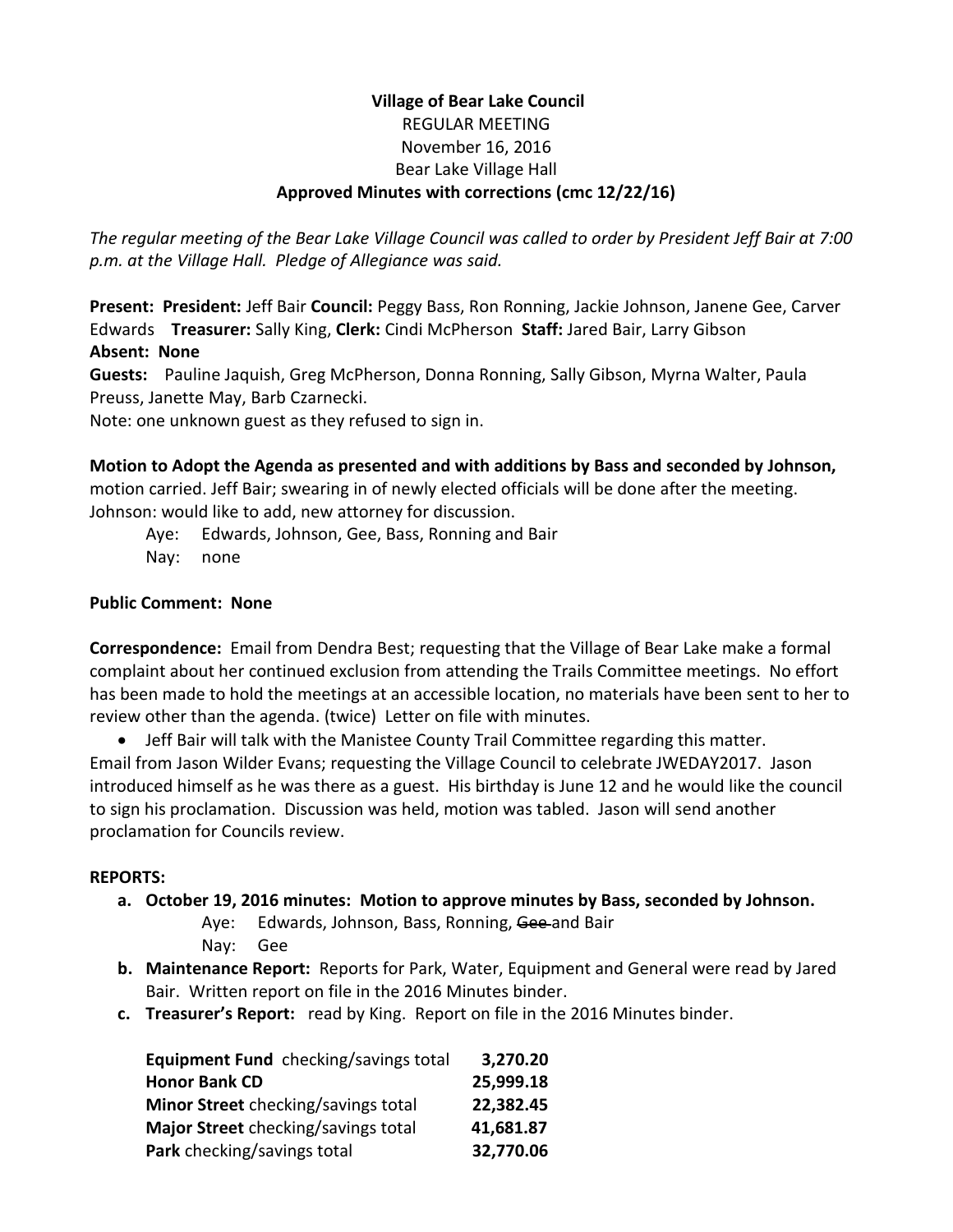| Water checking only                   | 27,298.54 |
|---------------------------------------|-----------|
| <b>Money Market Account</b>           | 10,040.17 |
| <b>General</b> checking/savings total | 31,213.02 |

#### **Motion to accept Treasurer's Report by Johnson seconded by Bass – motion carried.**

Aye: Edwards, Johnson, Gee, Bass, Ronning and Bair

Nay: none

#### **Motion made to accept recommended amendments to budget by Johnson and seconded by Bass. Motion carried.**

Aye: Edwards, Johnson, Bass, Ronning and Bair Nay: none Abstained: Gee

**d. Bills to be paid** were read by Clerk. **Motion to pay the bills as presented by Ronning, seconded by Bass. Motion carried.** List of bills is found at the end of the minutes.

Aye: Edwards, Johnson, Bass, Ronning and Bair

Nay: none

Abstained: Gee

**e. Reimbursements to the General Fund** were read by Clerk. Total to General Fund: \$1,239.50 Reimbursement list is found at the end of the minutes.

#### **f. Committee Chair Reports:**

**Park:** Closed. Sparkle in the Park will open on November 26, 2016

- **Trees:** Done
- **Streets:** Street lights out between Lynn and Wise. Jared will check them.

**Water:** One more test needs to be done, cross connect. Flies & Vanderbrink meeting on Friday, November 18, 2016

#### **Equipment:** None

**Sidewalk:** more grinding needs to be done next Spring.

**Blight/CABA:** Blight Enforcement Officer, Larry Gibson gave report on; Zaleski house and 12238 Virginia Street. Gibson received quotes for Stuart St. and 12238 Virginia St. properties. Both quotes are out of the property owner ability. Variety Store building; Gibson has been trying to contact Blight Attorney Jeff Jocks, no response.

**Planning Commission:** later in meeting.

**Ad Hoc –** Policy, Resolution & Ordinance Committee – no report

#### **OLD BUSINESS**

**Manistee County Trail Committee:** No report

#### **NEW BUSINESS**

- **Appoint Pro Tempore – Tabled**
- **2017 Committee – Tabled**
- **Education** Jared will attend a education water class, Clerk McPherson and Trustee Bass will attend a MML education class on November 17, 2016.
- **Bear Lake Promoters Raffle –** Bear Lake Promoters requested an adoption of "Local Governing Resolution for Charitable Gaming Licenses". (Michigan Lottery) This form is required so they can hold a raffle, proceeds go toward the Blight Elimination Fund.
	- o **Motion was made to adopt the Raffle Resolution by Johnson, seconded by Bass. Motion carried.**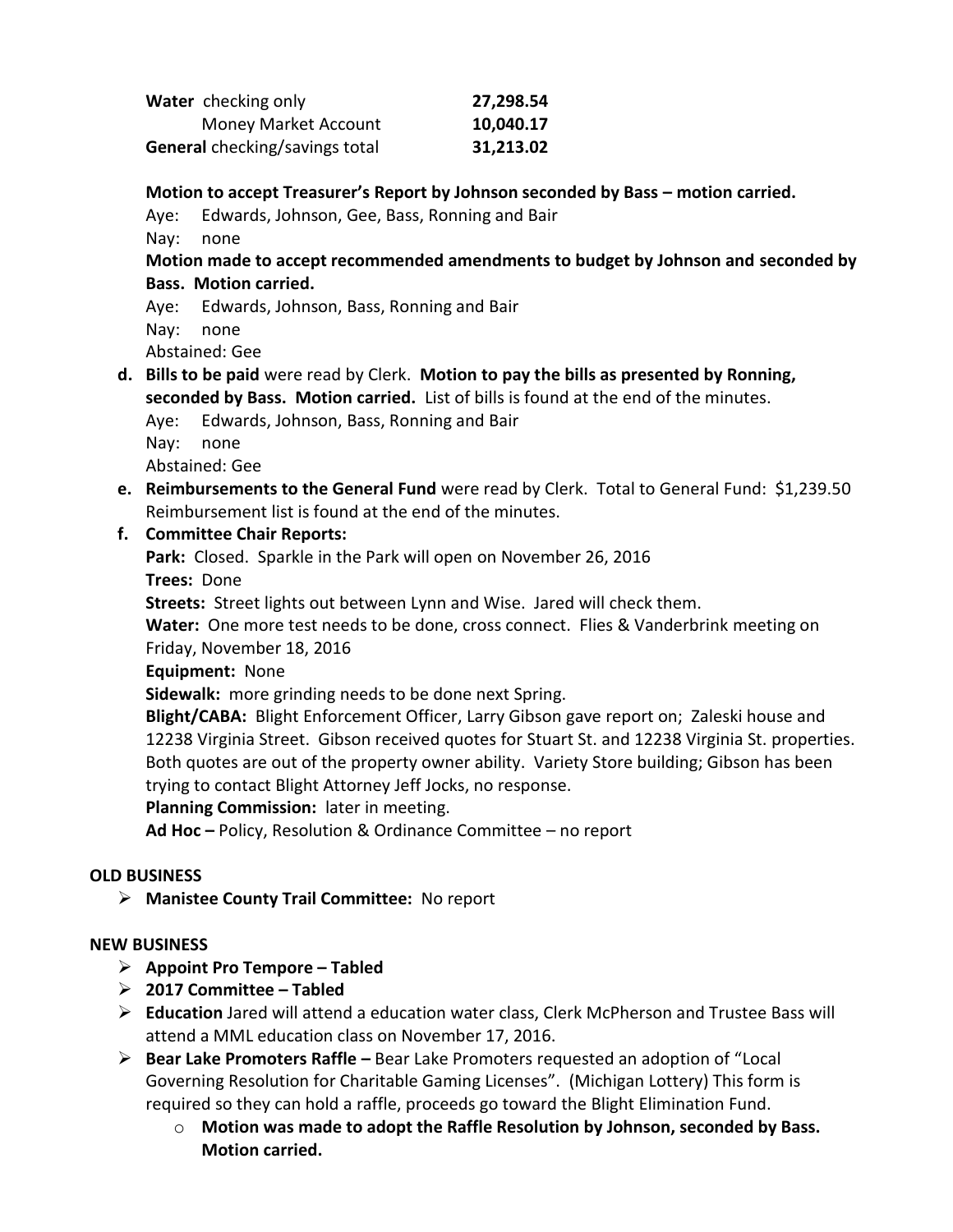Aye: Edwards, Johnson, Bass, Ronning, Gee and Bair

Nay: none

Abstained: none

- **Adoption of Title VI Plan** Revisited tabled document from October 19, 2019 meeting.
	- o **Motion was made to adopt the Title VI Plan by Johnson, seconded by Bass. Motion carried.**
	- Aye: Edwards, Johnson, Bass, Ronning, Gee and Bair
	- Nay: none

Abstained: none

o

- **Planning Commission Ordinance** Revisited tabled document from October 19, 2016 meeting.
	- o **Motion was made to adopt the Planning Commission Ordinance by Johnson, seconded by Ronning. Motion carried.**
	- Aye: Edwards, Johnson, Bass, Ronning, Gee and Bair

Nay: none

Abstained: none

- **Holiday Bonus – Maintenance Supervisor –**
	- o **Motion was made to give a Holiday Bonus to the Maintenance Supervisor by Ronning, seconded by Johnson. Motion carried.**
	- Aye: Edwards, Johnson, Bass, Ronning, Gee and Bair

Nay: none

Abstained: none

## **Other Council comments:**

- Municipal Attorney discussion by Johnson; Johnson would like to investigate a municipal attorney as the Village Council is encountering more complicated projects. The Council could keep current attorney for general matters. Johnson and Clerk McPherson will contact attorneys to gather attorney fee information.
- Gee suggested the Council does not receive pay for the Special Meeting held on September 1, 2016.

**Motion was made for the Council not to be paid for Special Meeting on September 1, 2016 by Johnson, seconded by Gee. Motion carried.**

Aye: Edwards, Johnson, Bass, Ronning, Gee and Bair

Nav: Bass

Abstained: none

## **PUBLIC COMMENT:**

- Jason Wilder Evans questioned the Museum under committees council informed him the Museum Committee has disbanded.
- Pauline Jaquish reported on Sparkle in the Park. Requested key to restroom during Sparkle in the Park. Sparkle has expanded on to the "old 66" gas station property. Robin and Pete Shreve donated holiday décor for the property. Jaquish was elected as Manistee County Commissioner and she hopes to be appointed to the county Blight Committee.

## **COMING EVENTS:**

Thanksgiving dinner at BLUMC Thursday.

## **Meeting adjourned at 8:19p.m.**